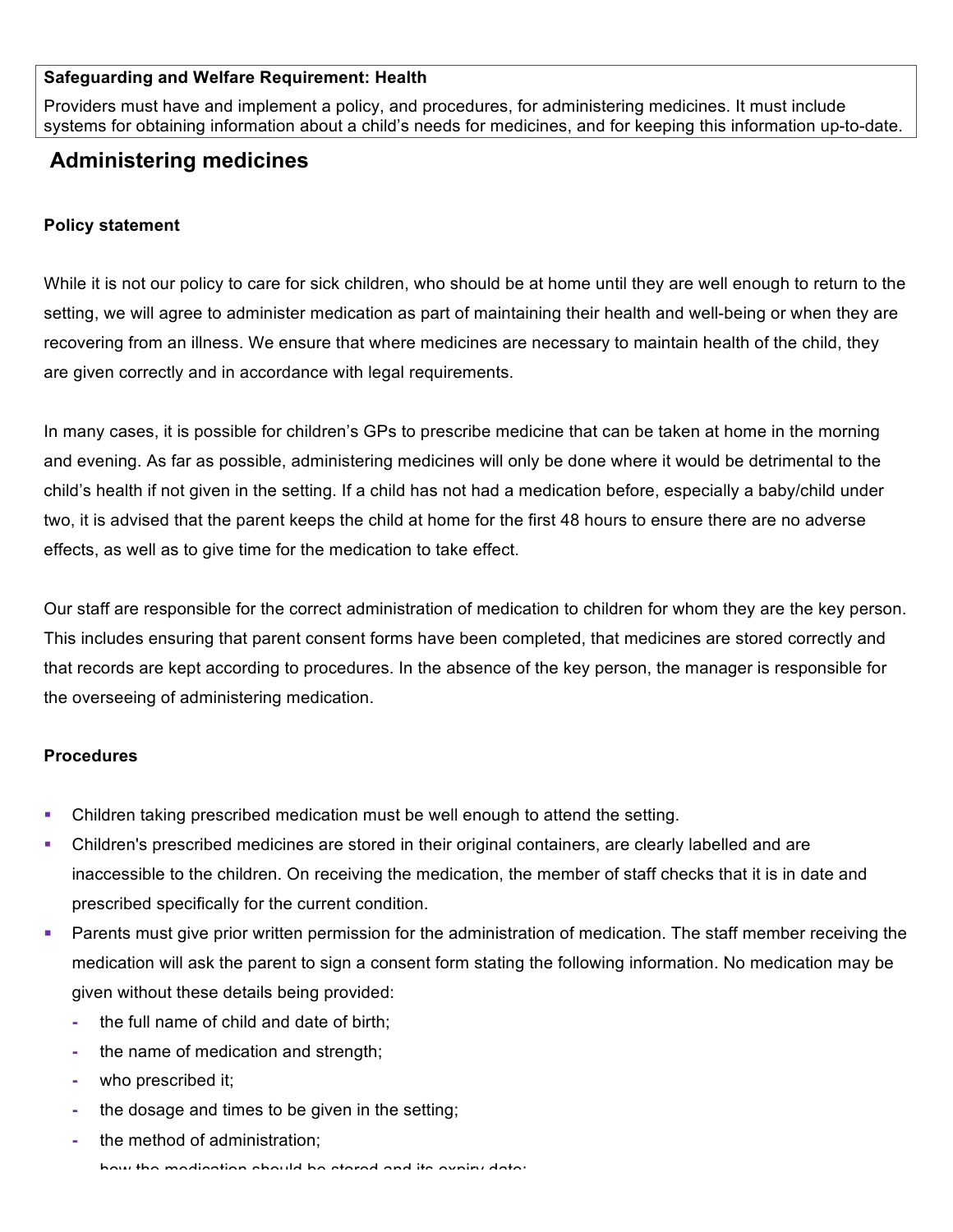- **-** any possible side effects that may be expected; and
- **-** the signature of the parent, their printed name and the date.
- § The administration of medicine is recorded accurately in our medication record book each time it is given and is signed by the person administering the medication and a witness. Parents are shown the record at the end of the day and asked to sign the record book to acknowledge the administration of the medicine. The medication record book records the:
	- **-** name of the child;
	- **-** name and strength of the medication;
	- **-** name of the doctor that prescribed it;
	- **-** date and time of the dose;
	- **-** dose given and method;
	- **-** signature of the person administering the medication and a witness; and
	- **-** parent's signature.
- We use our Medication Administration Record book for recording the administration of medicine.
- **If the administration of prescribed medication requires medical knowledge, we obtain individual training for the** relevant member of staff by a health professional.
- No child may self-administer. Where children are capable of understanding when they need medication, for example with asthma, they should be encouraged to tell their key person what they need. However, this does not replace staff vigilance in knowing and responding when a child requires medication.
- The medication record book is monitored to look at the frequency of medication given in the setting. For example, a high incidence of antibiotics being prescribed for a number of children at similar times may indicate a need for better infection control.

#### *Storage of medicines*

- All medication is stored safely in a locked cupboard or refrigerated as required. Where the cupboard or refrigerator is not used solely for storing medicines, they are kept in a marked plastic box.
- The child's key person is responsible for ensuring medicine is handed back at the end of the day to the parent.
- For some conditions, medication may be kept in the setting to be administered on a regular or as-and-whenrequired basis. Key persons check that any medication held in the setting, is in date and return any out-ofdate medication back to the parent.

*Medication is stored in the staff office area out of children's reach*